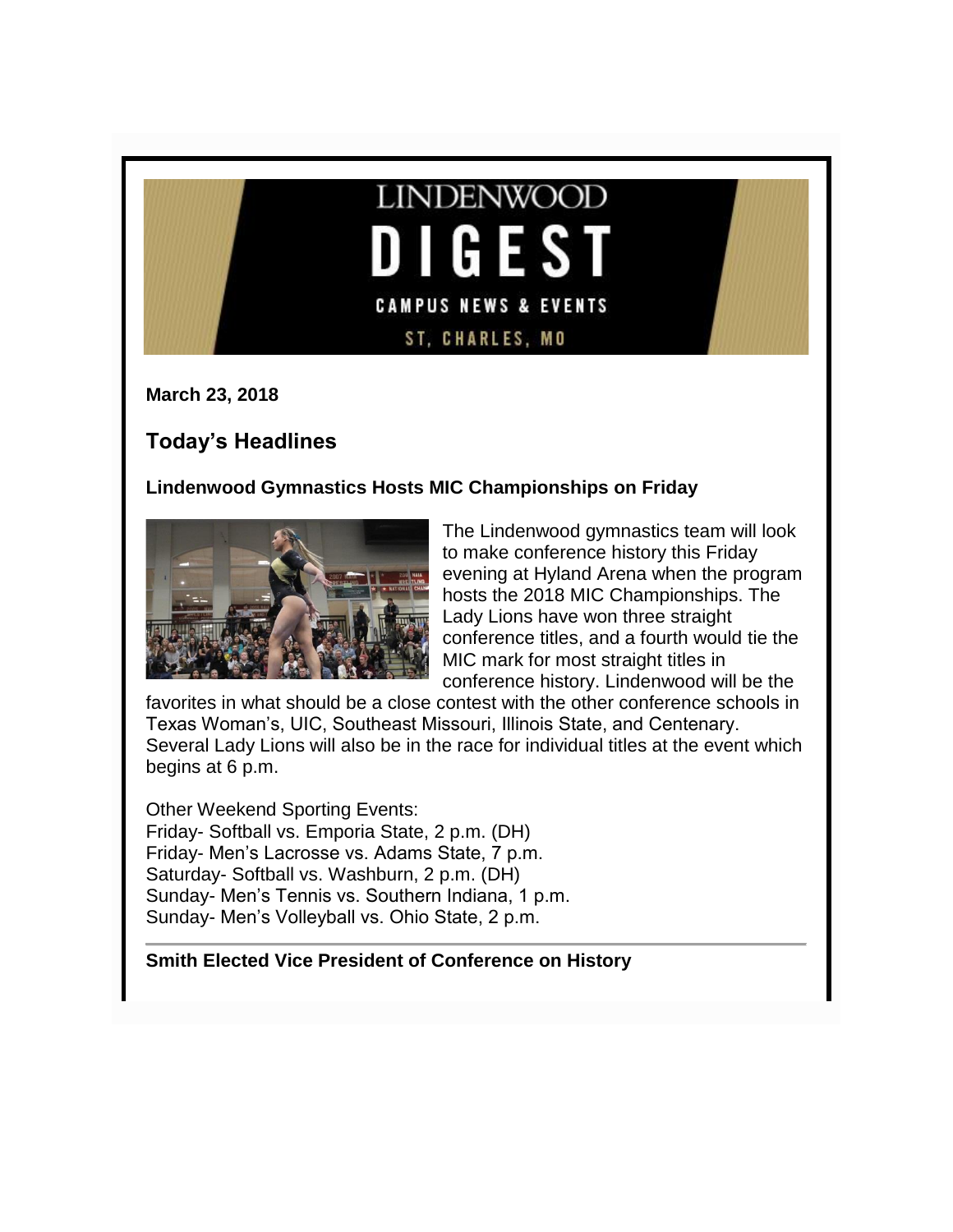

Professor of History Jeffrey Smith was elected vice president of the Missouri Conference on History at its annual conference in March; he will be president starting next March and serve through its 2020 conference hosted by Lindenwood University.

At the conference, Smith presented a paper on his current research, "'Every Soldier's Grave a Shrine': Confederate Monuments, Cemeteries, and the Lost Cause." Smith has also been appointed by the board of the Missouri Conference for Social Studies as

University Liaison, working to connect the academy to social studies teachers in Missouri.

## **Easter Egg Hunt Tomorrow**

Join us Saturday, March 24 for an [Easter Egg Hunt](http://felix.lindenwood.edu/newsletter/2018_03/easteregghunt.pdf) on the Heritage Campus. **In the event of inclement weather, the event will take place at the Evans Commons multipurpose courts.**

Ages 1-2 is at 1 p.m., ages 3-4 at 1:30 p.m., ages 5-7 at 2 p.m. and ages 8-10 at 2:30 p.m.

Contact [jvanderpool@lindenwood.edu](mailto:jvanderpool@lindenwood.edu) for more information

#### **Come eat at MOD Pizza on Wednesday, March 28!**

Join the Lindenwood Student-Athlete Advisory Committee at MOD Pizza on Wednesday, March 28, for an all-day fundraiser for Make-A-Wish Missouri. Show [the flyer](http://felix.lindenwood.edu/newsletter/2018_03/modfundraiser.jpg) when you pay, and 20% of your purchase will go towards SAAC's Make-A-Wish MO fundraising totals for the year. The fundraiser will go all day, and SAAC members will be there in person to visit with you about their cause from 5-9 p.m.

#### **Assessment Tip of the Week: "Making Assessment Worthwhile"**

From Linda Suskie's blog\*, here are her 15 recommendations for "making assessment worthwhile": [Read more](http://felix.lindenwood.edu/newsletter/2018_03/tip_03_23.pdf)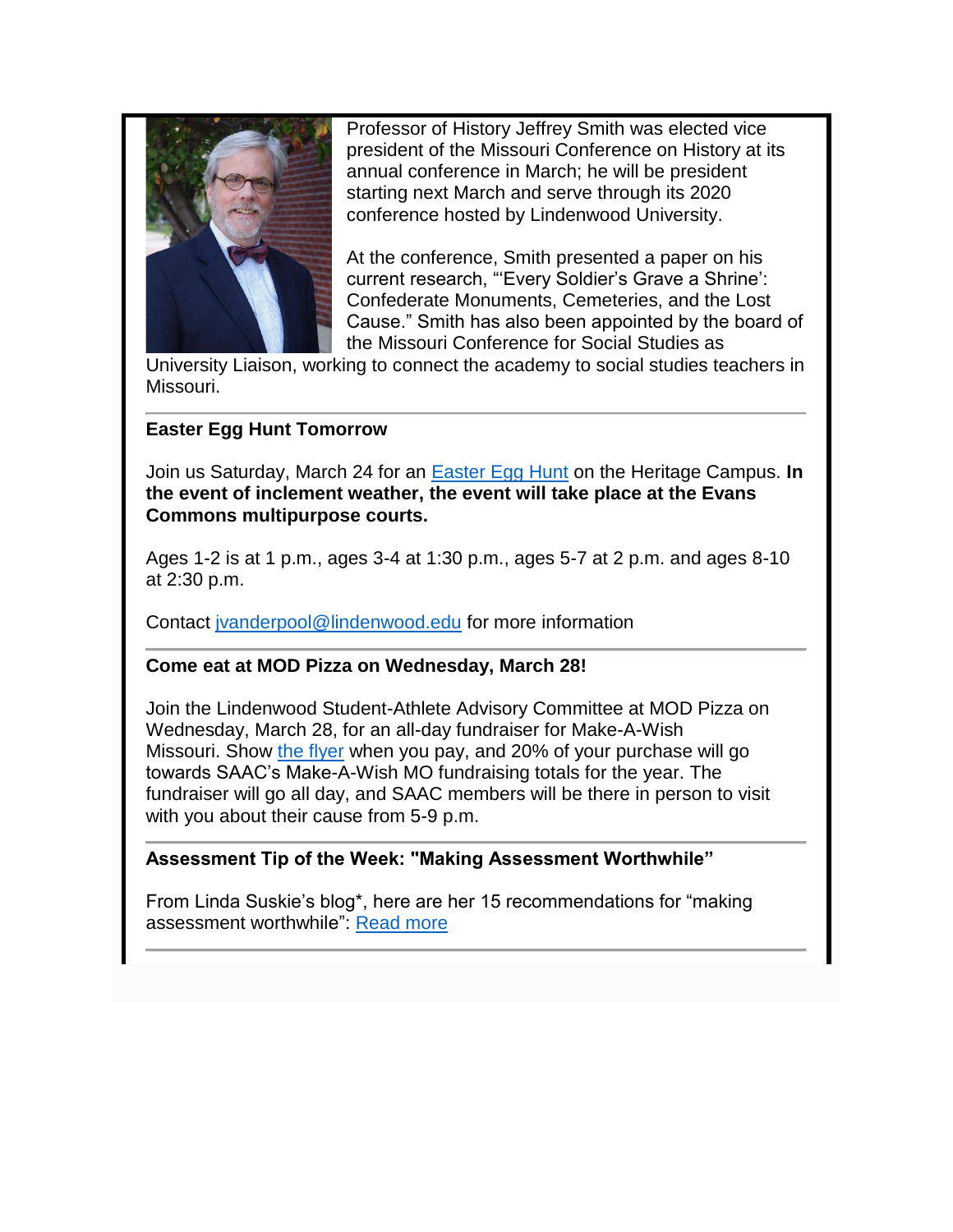

# Will be closed for Easter Weekend

Friday March 30---Sunday April 1



## **Staff Volunteers Needed for May Commencement**

It's that time of year again! Academic Services is seeking staff members to volunteer to assist with May Commencement. It is an opportunity to earn a \$100 stipend and cheer on our graduates on this special occasion! This does not include staff that already have assigned duties each year such as the Academic Services, Maintenance, Housekeeping, or PR. Please email Christine Hannar at [CHannar@lindenwood.edu](mailto:CHannar@lindenwood.edu) by **Friday, April 6, 2018** if you would like to volunteer. Please include your supervisor on the email to Christine if you are a non-exempt staff member. Please indicate your first two job choices along with the date and time of ceremony; you can work multiple ceremonies if you choose.

Our three ceremonies for this May will be held at the St. Charles Family Arena on Friday, May 4 at 7 p.m.; Saturday, May 5 at 10 a.m.; and Saturday, May 5 at 3 p.m.

- 3 Positions for student check-in table greeting students, giving them their name card and possible honors cords, directing them to the student line-up area
- 10 Positions for student line-up area greeting students, reviewing name card with line-up information and directing the students to their specific area, assisting graduate students with hoods
- 15 Flags march into the arena with major flags at the beginning of the ceremony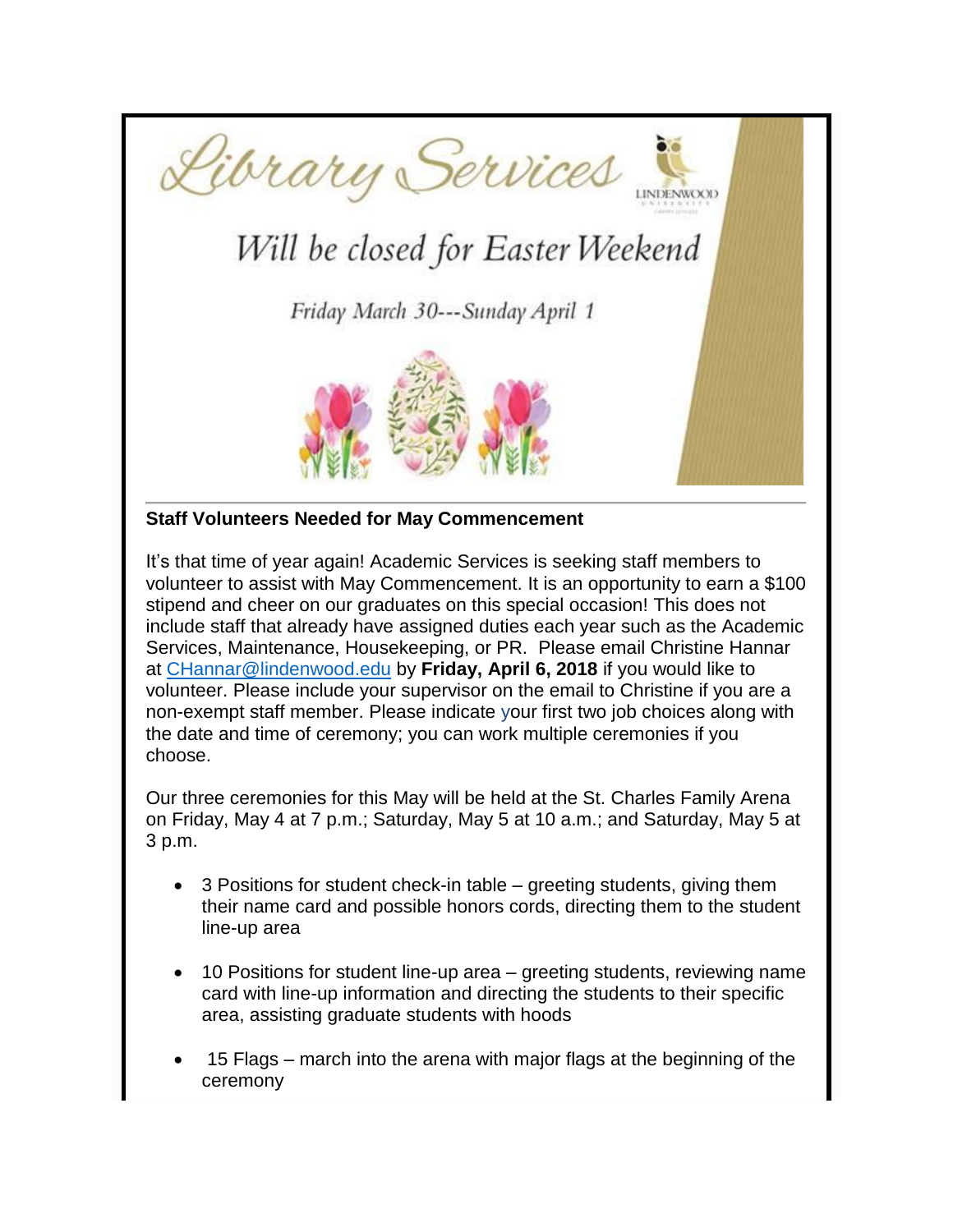- 4 Positions for programs greet guests and hand out programs
- 2 Positions for VIP parking

#### **Staff Evaluations**

It is that time of year again! The staff [self-evaluation phase](https://selfeval.lindenwood.edu/) is now open. Staff now have one month to continue uploading evidence and complete the selfevaluation before meeting with their supervisors from April 1-15. For assistance, please email [EvalSoftware@lindenwood.edu.](EvalSoftware@lindenwood.edu)

## **Cusumano to Host "A Night with the Stars"**



Lindenwood Track and Field is honored to announce that Channel 5 sportscaster, Frank Cusumano, will be the MC for "A Night with the Stars" at The Foundry Art Centre on Friday, March 30, 2018. The night will feature Hot & Cold Hors d'oeuvres catered by Spiro's, live music, and a chance to meet dozens of former Olympic and World Champion track and field medalists. All proceeds will benefit the Lindenwood Track and Field program.

For more details, please visit [www.lindenwoodlions.com/nightwiththestars](http://www.lindenwoodlions.com/nightwiththestars)

## **Student Research Conference 2018 Open for Student Submissions – Submission Date Extended**

The Student Research Conference is a forum for students to display their scholarly and creative projects to Lindenwood students and faculty. The fifth annual conference will take place on Wednesday, April 18, 2018. Students' work will be featured in poster formats or as presentations in concurrent sessions or panel sessions. Interested students can access the Student Submission Form through Tuesday, March 27, 2018 and get more information on the [Student Information page.](http://www.lindenwood.edu/academics/beyond-the-classroom/student-research/student-applications/) Contact [SRC@lindnewood.edu](mailto:SRC@lindnewood.edu) for questions or concerns.

#### **Student Research Conference Presentation Workshop**

On Thursday, March 29 from 1-2 p.m., Elizabeth Fleitz will present a webinar for students who have been accepted to present at the 2018 Student Research Conference. She will provide students with the judging rubric, explain the judging process, and give advice about how to present an award-winning SRC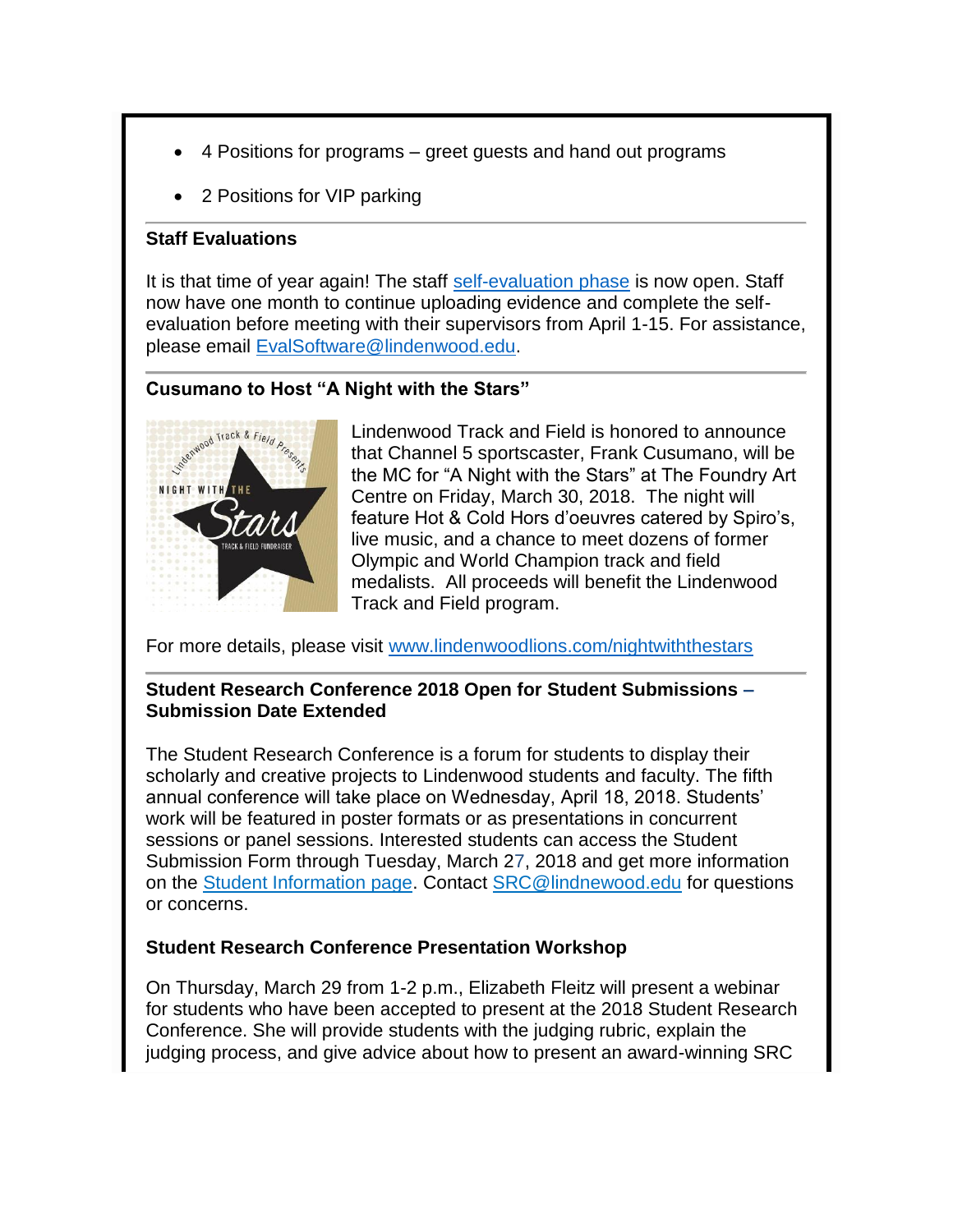presentation. A recording of the webinar will be available on the Student Research Website for those unable to attend.

**Faculty Judges Needed for Student Research Conference – We Need You!** It is that time of the year again, where we ask faculty and staff to participate and volunteer with the Student Research Conference. If you are interested in volunteering to be a judge for student projects and presentations at this year's Student Research Conference, please fill out [this form](http://www.lindenwood.edu/academics/beyond-the-classroom/student-research/faculty-judge-volunteer-form/) to let us know when you are available.

Judges will be contacted after March 20 with further information and judging assignments. The Student Research Conference will be held Wednesday, April 18, from noon-6:30 p.m. in The Spellmann Center. Please put the Student Research Conference on your to-do list. We would really appreciate it. If you have any questions or concerns, please contact [SRC@lindenwood.edu.](mailto:%20SRC@lindenwood.edu)

## **Recent Editions**

[The Digest archive](http://www.lindenwood.edu/about/digest-archives/)

[Belleville Digest archive](http://www.lindenwood.edu/belleville/about/lindenwood-belleville-digest-archives/)

## **Events and Deadlines**

- **Each Tuesday and Thursday:** [Lindenwell Yoga](http://felix.lindenwood.edu/newsletter/2018_02/lindenwellyoga.pdf)
- **Through March 23:** [Student Veterans Week](http://felix.lindenwood.edu/newsletter/2018_03/studentveteransweek.pdf)
- **Through April 4**: [Academic Technology Services Workshops](http://felix.lindenwood.edu/newsletter/2018_01/ats_spring_catalog.pdf)
- **Through April 8:** [Annual Lindenwood Juried Student Art Exhibition](http://www.lindenwood.edu/j-scheidegger-center-for-the-arts/upcoming-events/art-exhibits/)
- **Through April 9:** [Marie Curie Exhibit, LARC second floor](http://www.lindenwood.edu/about/news/details/marie-curie-exhibit-at-lindenwood-through-april-9/)
- **March 24:** [Faculty Deadline to Order Commencement Regalia](https://facultydirect.herffjones.com/)
- **March 25:** [Nick of Time Improv](http://www.lindenwood.edu/j-scheidegger-center-for-the-arts/upcoming-events/special-events/the-nick-of-time-players/)
- **March 27:** [Student Research Conference Submission Deadline](http://www.lindenwood.edu/academics/beyond-the-classroom/student-research/student-applications/)
- **March 27:** Dissertation Defense Greg Edwards, 3:30 p.m, OTC Waynesville. Room 118
- **March 27:** [The FBI in Latin America,](http://felix.lindenwood.edu/newsletter/2018_03/becker.pdf) 4-5 p.m., Dunseth Auditorium, Harmon Hall
- **March 28:** Linden Scroll Nominations Due. Contact [Shannon Vines](mailto:svines@lindenwood.edu)
- **March 29:** Kickin' It with Shonrock Kickball Tournament, 4-6 p.m., Lou Brock Sports Complex
- **March 30-April 8:** [Annual Lindenwood Juried Student Art Exhibition](http://www.lindenwood.edu/j-scheidegger-center-for-the-arts/upcoming-events/art-exhibits/)
- **March 30: [Track and Field Fundraiser: "A Night With the Stars"](http://www.lindenwoodlions.com/sports/2018/1/17/track-and-field-night-with-the-stars.aspx)**
- **April 3:** [Dr. Brian Matz, "Does Loving Your Neighbor Mean Providing](http://www.lindenwood.edu/about/news/details/dr-brian-matz-to-speak-at-lindenwood-april-3/)  [Them Healthcare?"](http://www.lindenwood.edu/about/news/details/dr-brian-matz-to-speak-at-lindenwood-april-3/)